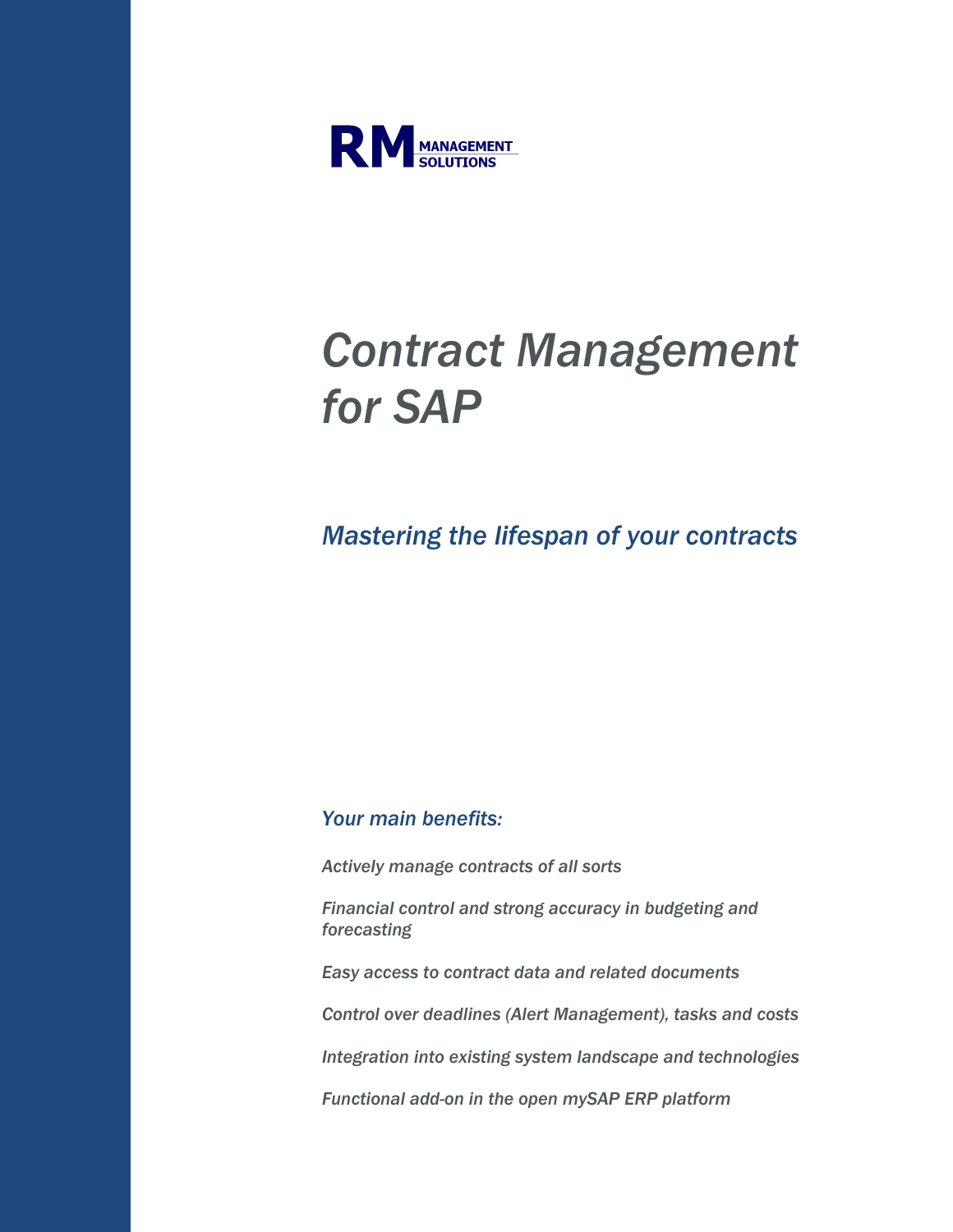| <b>Business</b><br><b>Environment</b> | One of the major business challenges an organization is facing today, is to retain<br>an overview of their contractual agreements of all sorts. These contracts vary<br>widely in terms of intended content as well as their possible legal and financial<br>consequences for execution, renewal and denouncement.                                                                                                |  |  |
|---------------------------------------|-------------------------------------------------------------------------------------------------------------------------------------------------------------------------------------------------------------------------------------------------------------------------------------------------------------------------------------------------------------------------------------------------------------------|--|--|
|                                       | Our contract management solution facilitates searching and managing contractual<br>as well as financial data flow. The user friendly functions enable efficient<br>management, renewal and contract reporting. Tracking of contract deadlines,<br>managing the renewal and cancellation process as well as proper cost assignment<br>within the company are crucial and clearly formulated business requirements. |  |  |
|                                       | "Contract Management for SAP" is a robust and scalable enterprise contract<br>management solution. The high level of integration and interaction with existing<br>building blocks make this SAP centric solution unique.                                                                                                                                                                                          |  |  |
| <b>Organizational</b>                 | "Contract management for SAP" enables organizations to effectively manage<br>. 1994 - 1994 - 1994 - 1994 - 1994 - 1994 - 1995 - 1996 - 1997 - 1998 - 1999 - 1999 - 1999 - 1999 - 1999 - 19                                                                                                                                                                                                                        |  |  |

Integration

contracts, reduce contract management costs, streamline the workflow and guarantee proper assignment of internal responsibilities and costs. In addition, it becomes the corner stone for any zero based budgeting activities.

It seamlessly integrates as add-on into your existing SAP landscape. Existing SAP elements such as User Authorizations, Archive Link interface, Organizational Model and existing controlling and logistics objects (internal orders, cost centers, purchase orders etc.) are reused and tightly integrated.

Trained SAP users will notice some additional transactions and naturally start working with them. The contract management platform can be extended with userfields and is built to handle the load of an enterprise-wide contract management approach.

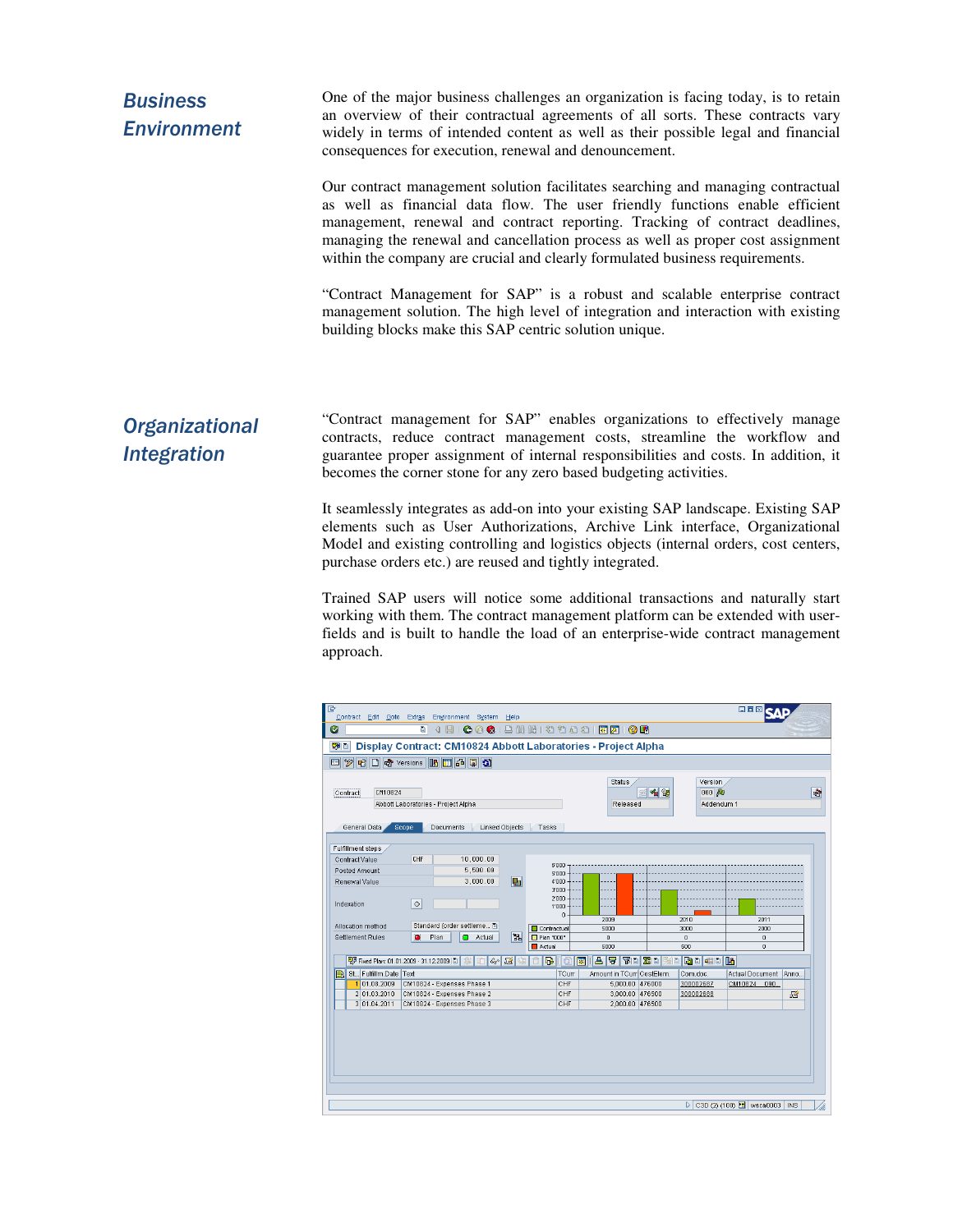## **Functions** in detail

The contract management solution offers common functions such as:

• Capture and active management of contract master data of

- any form main, individual and collective contracts, addendums, etc.
- any type sales, purchase and rental contracts, service agreements, memberships, warranties, etc.
- any category vendor and customer contracts, internal agreements, etc.
- Document management center for any document types (documents stored in an optical archive and PC documents), Mails, internal notes and URL links
- Tracing and alerts management (notification) for key dates as terms of notice, renewal dates and other terms or due-dates
- Assignment of partners and contacts to predefined roles
- Customizable contract status management
- Powerful financial and logistics integration (automatic generation of related documents)
	- financial postings: multi-level Plan, Commitment, Actual postings
	- Accruals and Deferrals postings
	- Costs allocations
	- Purchase requisitions, purchase orders, outline agreements
- Billing cockpit (generation of physical invoices and related financial postings)
- Powerful financial and master data reporting including SAP standard data export function
- Activity and Task management incl. advanced notification system
- Free definable user fields by contract types
- Form / template based printouts
- Data change historization (contract versioning, change documents, etc.)
- Ability to adapt the user interface on contract type level by customizing
- Anchorage in the SAP organizational model

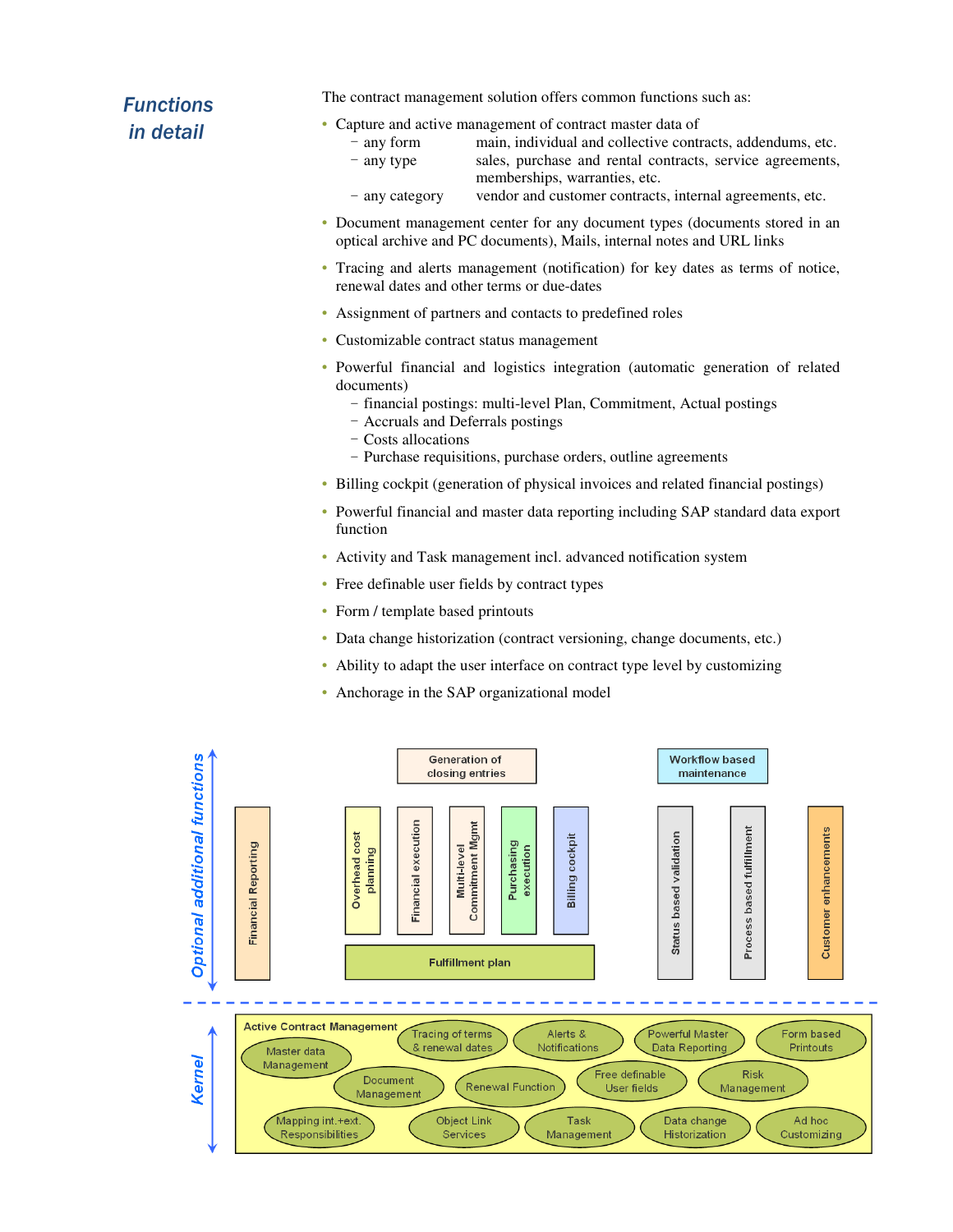| <b>Solution</b>     | • Add-on product on top of a SAP ERP $(R/3)$ environment                                                 |                                                                                           |  |  |
|---------------------|----------------------------------------------------------------------------------------------------------|-------------------------------------------------------------------------------------------|--|--|
| <b>Architecture</b> | Multi-platform support (Windows, Linux etc.)<br>۰                                                        |                                                                                           |  |  |
|                     | Tight integration and usage of the existing SAP Technology stack<br>۰<br>Support of digital imaging<br>۰ |                                                                                           |  |  |
|                     |                                                                                                          |                                                                                           |  |  |
|                     |                                                                                                          |                                                                                           |  |  |
| <b>Deliverables</b> | • Solution (SAP transport order)                                                                         |                                                                                           |  |  |
|                     | • Supported Languages: English, French, German<br>(Additional languages can be provided on request)      |                                                                                           |  |  |
|                     | • Installation and configuration guide including best practices (sample<br>configuration)                |                                                                                           |  |  |
|                     | • User Manual                                                                                            |                                                                                           |  |  |
|                     | Optional:<br>• Scanning solution                                                                         |                                                                                           |  |  |
|                     |                                                                                                          |                                                                                           |  |  |
| <b>Installation</b> | • SAP Application Server                                                                                 | SAP ERP release 4.7 and higher                                                            |  |  |
| <b>Requirements</b> | • SAP Content Server (optional)                                                                          | Current version                                                                           |  |  |
|                     | • Scanner / optical storage (optional)                                                                   | any SAP certified solution for optical<br>storage supporting the ArchiveLink<br>interface |  |  |
|                     |                                                                                                          |                                                                                           |  |  |

- **Complementary Solutions**
- Web based Planning & Forecasting Board
- Vendor Cockpit
- GOS Attachment List Extension Pack
- Annotated Budget Statement